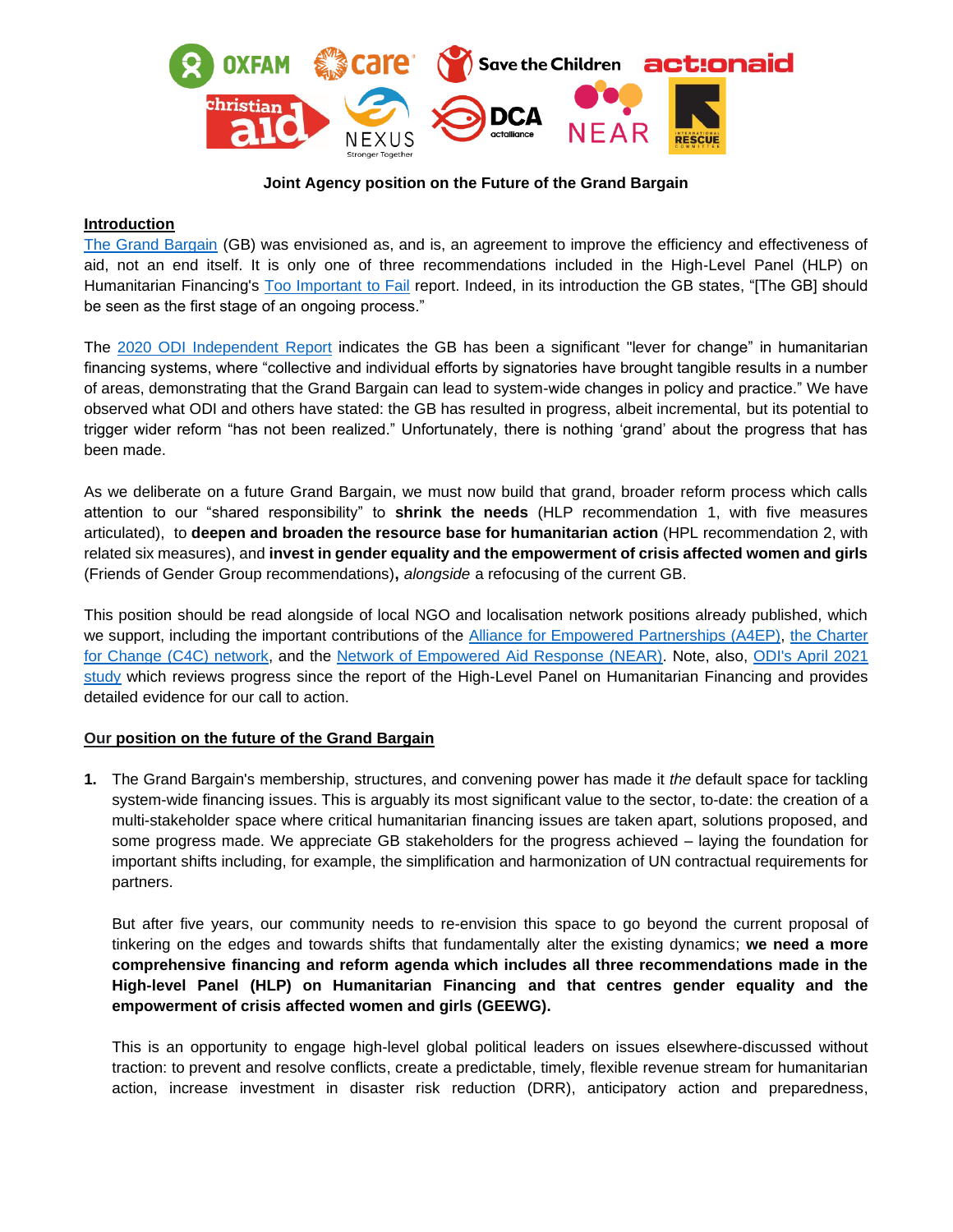accountability to commitments on GEEWG outcomes, promote risk-financing tools, and move to joined up humanitarian-development-peace programming.

Political will and political processes are needed to drive a "Grand Bargain 2.0" which offers our system something actually grand: a gender-transformative framework for humanitarian financing and reform based on all three 'Too Important to Fail' recommendations.

- 2. Real progress is dependent upon local knowledge and leadership. To this end, we believe that any and **all efforts to harness political will should be broadened to include representatives from G77 governments and LNNGO networks**. We support existing calls to expand the number of signatories to include local and national humanitarian actors. Current GB efforts are restricted by its limited membership of primarily humanitarian donors, UN agencies, and big INGOs. **We must engage stakeholders not often heard or included in humanitarian decision-making spaces, including diverse local women-led, women's rights, and refugee-led organisations (WLOs, WROs, and RLOs)**. We must collaborate with governments to mobilize additional domestic and international resources, complementing – not replacing – traditional international public humanitarian assistance, recognising the current humanitarian funding shortfall is an issue of political will rather than affordability. We must engage governments of communities affected by crises as fundamental partners to prevent and respond to humanitarian crisis, as well as realize triple nexus shared goals of meeting humanitarian needs, lasting peace and inclusive and sustainable development. We must go beyond those who have shaped our older ways of working, to build a more inclusive and locally led humanitarian ecosystem that is fit for purpose to confront the unprecedented humanitarian challenges of the 21st century.
- 3. We must ground the Grand Bargain 2.0 in practice and in context. In 2017, the first Grand Bargain evaluation included a recommendation to "apply the Grand Bargain **in its entirety** to specific emergency operations." <sup>1</sup> **We support reviving this recommendation: the selection of a few emergency contexts in piloted collective effort** to showcase the "benefits that result from a simultaneous step change." Over the past few years, GB Workstreams have piloted initiatives with success, but in "workstream-silos." Our proposal is to strengthen links *between* commitments, focusing collective efforts on application of the GB 2.0 *in its entirety*, and work towards the HLP's original, transformative ambition. This is a necessary step towards greater accountability, without which we will continue to struggle with defining success. We cannot wait longer for the impacts of our efforts to be felt by people affected by crises.
- 4. We recommend signatories **commit to a significantly longer timeline with specific and ambitious milestones, until 2030, that will link our humanitarian financing and reform goals to a process that advances the Sustainable Development Goals (SDGs) in fragile countries.** A longer timeframe, aligned to SDGs, offers humanitarian, development and peace actors, a more realistic opportunity to pilot our efforts in select emergency contexts, collectively, and expand on learned practice.

There is experience to draw from, in considering a longer timeline. For example, the Comprehensive Refugee Response Frameworks were piloted for two years which then informed the drafting of the Global Compact on Refugees. Working with States, selected GB 2.0 pilots could run from 2021 to 2023. With this learning, we could expand adapted and improved collective efforts from 2024 in more emergency contexts. Such a process has the potential to ensure humanitarian activities are incorporated into national development priorities, and starting from 2024, the GB 2.0 could contribute to States' SDG progress. By 2027, all GB 2.0 pilots could be brought together for review and refocusing, and then assessed in 2030 by States in their SDGs achievement reports. A more ambitious GB 2.0 timeline and process offers a unique opportunity to bridge and build towards achieving an SDG vision that truly 'leaves no one behind.'

<sup>&</sup>lt;sup>1</sup> GPPi, 2017 [Independent Grand Bargain Report.](https://www.gppi.net/media/Horvath__Steets__Ruppert__2017__Independent_Grand_Bargain_Report.PDF) See page 12 for referenced recommendation.

Joint Agency position on the Future of the Grand Bargain Page **2** of **5**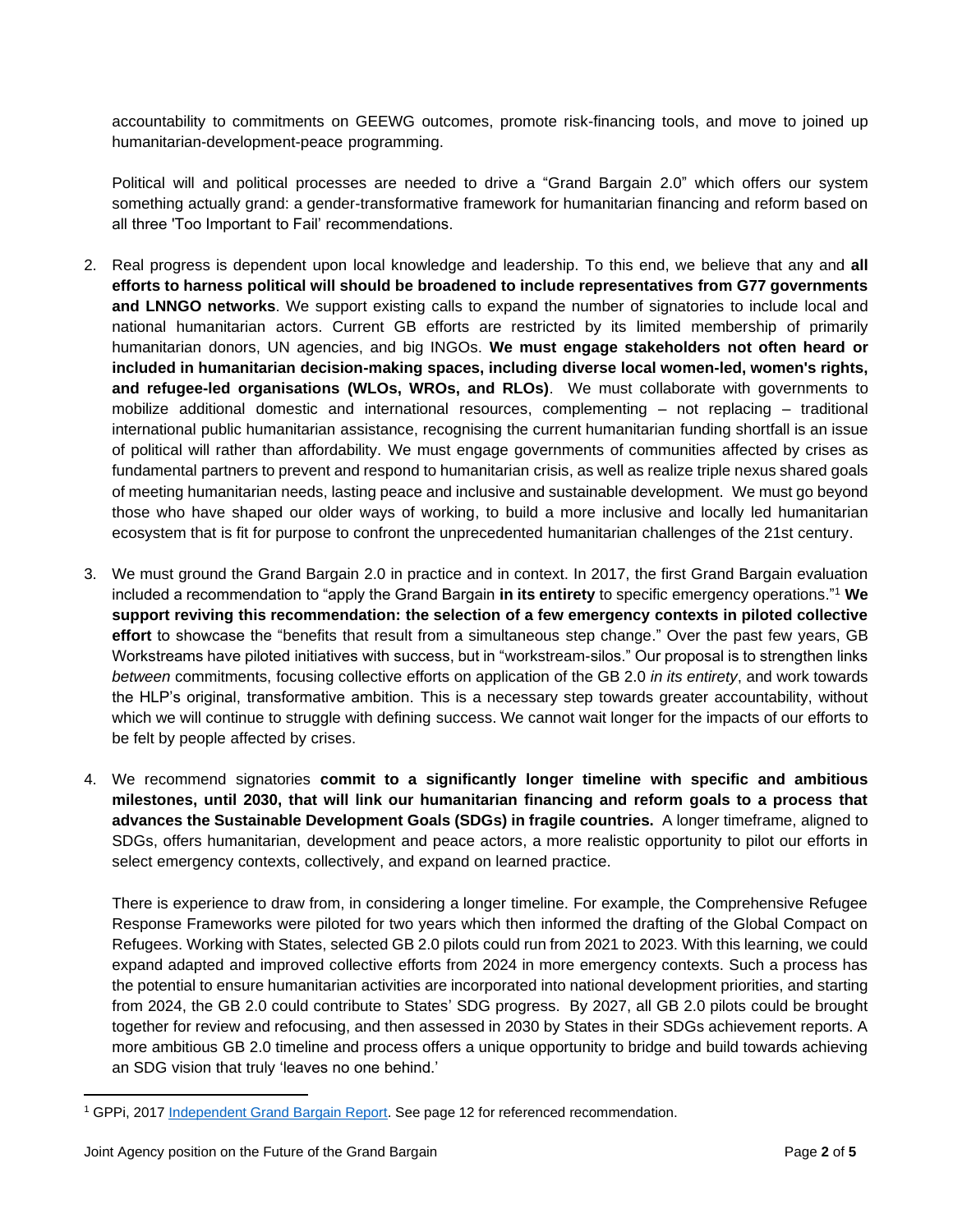# *Annex: Detailed feedback on the February proposal for the GB 2.0:*

On 1 February 2020, the GB Eminent Person, Sigrid Kaag, the GB Facilitation Group Ministers (currently EU, IFRC, OCHA, SCHR, UK, WFP) and IASC Principals endorsed a general direction on the future of the Grand Bargain, the so-called 'GB 2.0', which responds to the ongoing challenges the GB faces in realising its potential. The currently agreed general direction focuses on three areas:

- a) harnessing political will,
- b) narrowing the focus to a handful of strategic objectives (namely quality funding and localisation)
- c) instituting a nimbler, more innovative approach, and stripping away bureaucracy

More details on each are provided in the "Extended Facilitation Group Proposal" which summarizes what has been endorsed, as well as other ideas.

We broadly support the general direction (in grey) agreed by the Eminent Person, Facilitation Group and IASC Principals, and offer additional feedback:

#### *On harnessing political will*

- a. We **support** the high-level political goal proposed to anchor progress: "Better humanitarian outcomes for affected populations through enhanced efficiency, effectiveness, and greater accountability, in the spirit of quid pro quo as relevant to all constituencies." We note, in particular, that our *joint or mutual* accountability on all commitments is necessary to achieve transformative change.
- b. In addition to the existing proposal, we **recommend adding three additional political goals:**
	- "Sharing responsibility to shrink needs" (HLP recommendation 1) and
	- "Deepen and broaden the resource base for humanitarian action" (HLP recommendation 2)
	- "Invest in gender equality and the empowerment of crisis affected women and girls" (Friends of Gender Group recommendation)

These additions would ensure our political ambitions reflect the ongoing and vital humanitariandevelopment-peace nexus discussions, our commitments to Gender Equality and Empowerment of Women and Girls (GEEWG) initiatives critical to ensure response effectiveness, as well as the continued relevance and necessity of making progress on the other key HLP recommendations.

c. To achieve high-level political goals, Grand Bargain 2.0 leadership must be based on high level political representation; We **recommend** Ministerial-level government engagement to drive GB 2.0 progress, inclusive of G77 countries.

#### *On narrowing the focus*

*Enabling priority 1: "A critical mass of quality funding is reached that allows an effective and efficient response, ensuring visibility and accountability."* 

- *"Critical mass": Having "funding" is not enough to allow an efficient response, there needs to be a critical mass both of funding and within that, a sufficient proportion of funds that is less or un-earmarked, timely and multi-annual.*
- *"Effective and efficient response": Quality funding is not an end in itself, it must translate into better design of operations and better delivery (efficiency), leading to improved humanitarian outcomes for affected populations.*
- *"Visibility": greater visibility of various humanitarian actors along the supply chain, from donors all the way to local actors*
- a. We support the proposed prioritization of quality funding. We recommend: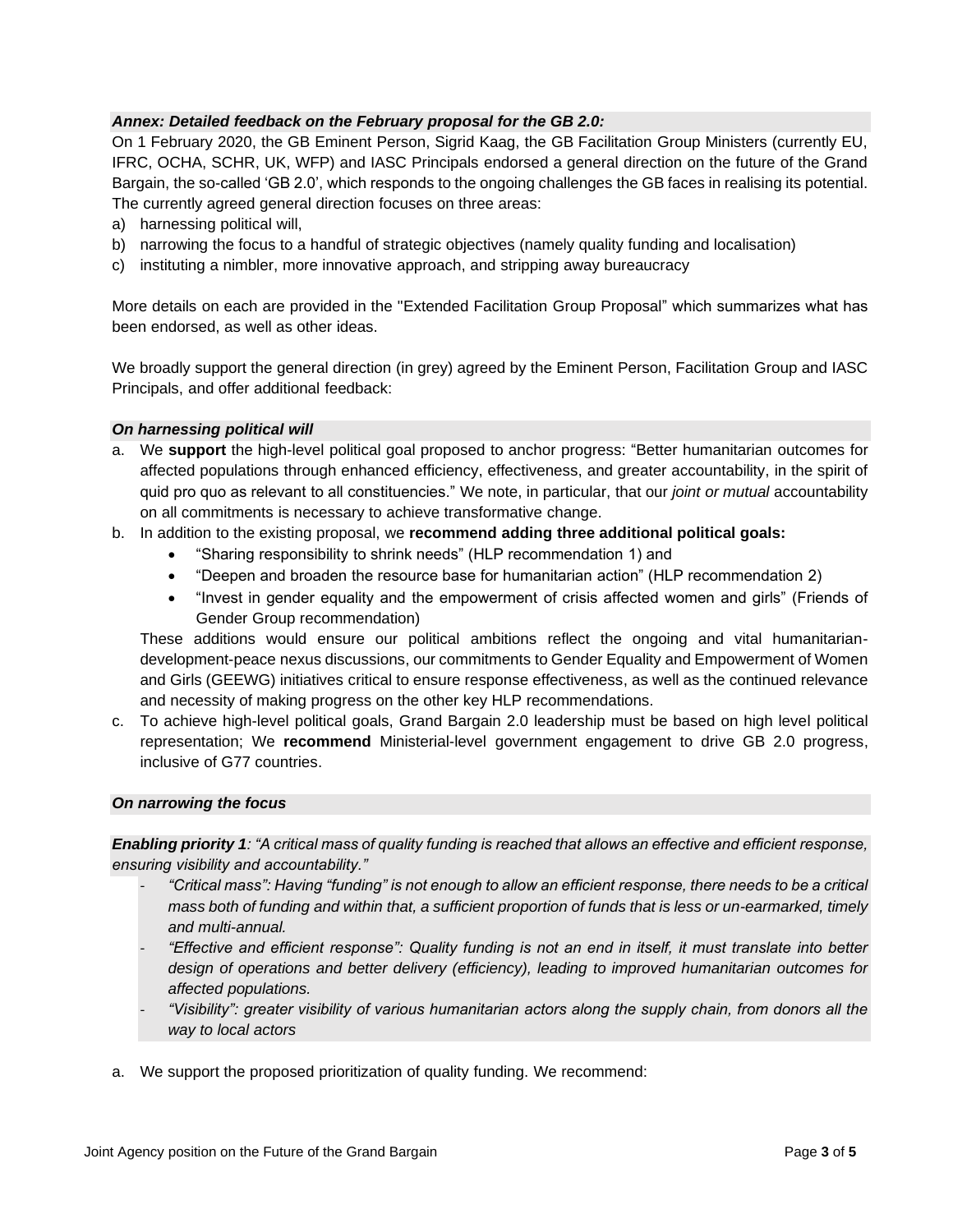- o Edit the priority to reframe this quality funding as **accessible**, rather than "reached," to ensure links with our work on localisation and GEEWG.
- o Edit the priority to **include "risk-sharing"** alongside visibility and accountability.
- o Ensure "quality funding" comprises all costs, direct and indirect, including overheads/core costs.
- o Add language in the description of "effective and efficient response" to include **gender transformative action,** without which we will not reach improved humanitarian outcomes for all.
- o Add clearer language on "Accountability" to ensure our common understanding of primary **accountability to people affected by crises in all their diversity**, and not confuse it with due diligence or donor compliance measures.
- o Add clearer language on "Visibility" to ensure our common understanding of where and to whom visibility is needed.

*Enabling priority 2:* "*Greater support is provided for the leadership, delivery and capacity of local responders and the participation of affected communities in addressing humanitarian needs."* 

- *"Greater support is provided…": Increased and better targeted support for the capacity needs identified by local responders and a shift away from sub-contracting and toward more genuine partnerships between international and local actors.*
- *"Participation of affected communities in addressing humanitarian needs": Ensuring that agencies and donors have sufficient flexibility to design or rapidly change the manner or type of aid they provide in response to the preferences of affected communities*
- a. We support the prioritization of investing in local and national responders. We recommend:
	- Add language on "greater support" to include reference to our current 25% as directly as possible **funding target, and add new language to make explicit our commitment to increasing funding for local WLOs, WROs, and RLOs.** While we are still, collectively, unable to reach the target, we cannot lose sight of these key drivers of change. We further note that, despite growing evidence<sup>2 3</sup> that directly funding women's organizations is more likely to lead to responses that prioritize women and girls' needs, funding to front-line women's organizations in fragile contexts remains at a paltry 0.2 % of total bilateral aid<sup>4</sup> and the secondary impacts of COVID-19 on their funding base have threatened the very existence<sup>5</sup> of many organisations. What gets measured gets done. We therefore recommend that GB signatories track and report on the amount of funding going to WROs, WLOs, and RLOs as part of the existing commitment to tracking funding going to local and national actors and in alignment with many signatories' expressed ambitions to GEEWG<sup>6</sup>.
	- o Further, on "greater support," we suggest editing to ensure not just better "targeting" of capacity needs, but "**better, targeted and coordinated support which re-imagines the role of international actors as complementary to local and national responders**." We know this support must be focused on the institutional and organisational strengthening of local actors, prioritising those organisations on the frontlines and led by crisis-affected people<sup>7</sup>. We know, too, that this support cannot be funded through short-term project, but requires additional, flexible resources.

<sup>2</sup> OECD, [Donor support to southern women's rights organisations](https://www.oecd.org/dac/gender-development/OECD-report-on-womens-rights-organisations.pdf) (2016).

<sup>&</sup>lt;sup>3</sup> UN Women, [Funding for Gender Equality and the Empowerment of Women and Girls in Humanitarian Programming](https://www.unwomen.org/-/media/headquarters/attachments/sections/library/publications/2020/funding-for-geewg-in-humanitarian-programming-en.pdf?la=en&vs=637)

<sup>4</sup> UN Secretary General Report, [Women, Peace and Security](https://undocs.org/en/S/2020/946) (2020).

<sup>5</sup> *Ibid*. Citing a survey by UN Women of the Women, Peace and Humanitarian Fund (WPHF) CSO partners. Thirty per cent (30%) of WPHF local civil society partners reported that the existence of their organizations was at risk as a result of COVID-19 and its impacts.

<sup>6</sup> CARE International, [Time for a Better Bargain: How the Aid System Shortchanges Women and Girls in Crisis](https://www.care.org/wp-content/uploads/2021/03/She-Leads-in-Crisis-Report_4.7.21_updated.pdf) (2021)

<sup>&</sup>lt;sup>7</sup> See details in [Grand Bargain Workstream 2 Guidance Notes](https://gblocalisation.ifrc.org/grand-bargain-localisation-workstream-2/guidance/) on Capacity Strengthening, Gender-responsive Localization, and Partnership (2020).